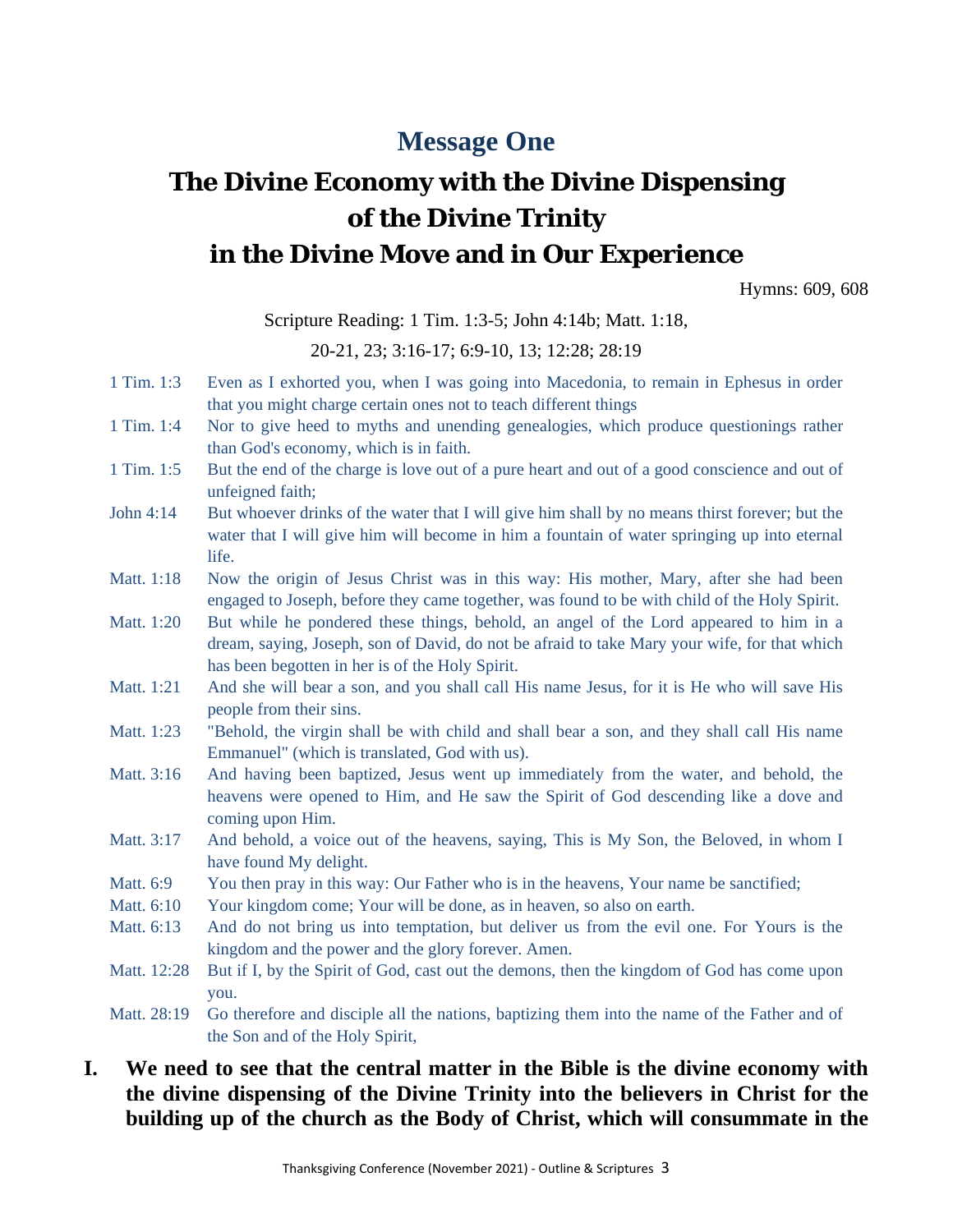# **New Jerusalem as the eternal, corporate expression of the Triune God—1 Tim. 1:3-5; Eph. 3:14-21; 4:16; Rev. 21:2, 10-11:**

- 1 Tim. 1:3 Even as I exhorted you, when I was going into Macedonia, to remain in Ephesus in order that you might charge certain ones not to teach different things
- 1 Tim. 1:4 Nor to give heed to myths and unending genealogies, which produce questionings rather than God's economy, which is in faith.
- 1 Tim. 1:5 But the end of the charge is love out of a pure heart and out of a good conscience and out of unfeigned faith;
- Eph. 3:14 For this cause I bow my knees unto the Father,
- Eph. 3:15 Of whom every family in the heavens and on earth is named,
- Eph. 3:16 That He would grant you, according to the riches of His glory, to be strengthened with power through His Spirit into the inner man,
- Eph. 3:17 That Christ may make His home in your hearts through faith, that you, being rooted and grounded in love,
- Eph. 3:18 May be full of strength to apprehend with all the saints what the breadth and length and height and depth are
- Eph. 3:19 And to know the knowledge-surpassing love of Christ, that you may be filled unto all the fullness of God.
- Eph. 3:20 But to Him who is able to do superabundantly above all that we ask or think, according to the power which operates in us,
- Eph. 3:21 To Him be the glory in the church and in Christ Jesus unto all the generations forever and ever. Amen.
- Eph. 4:16 Out from whom all the Body, being joined together and being knit together through every joint of the rich supply and through the operation in the measure of each one part, causes the growth of the Body unto the building up of itself in love.
- Rev. 21:2 And I saw the holy city, New Jerusalem, coming down out of heaven from God, prepared as a bride adorned for her husband.
- Rev. 21:10 And he carried me away in spirit onto a great and high mountain and showed me the holy city, Jerusalem, coming down out of heaven from God,
- Rev. 21:11 Having the glory of God. Her light was like a most precious stone, like a jasper stone, as clear as crystal.
- A. The divine economy is God's household administration to dispense Himself in His Divine Trinity into His chosen people so that they may be transformed for the producing of the church, which is the Body of Christ, the house of God, the kingdom of God, and the counterpart of Christ, the ultimate aggregate of which is the New Jerusalem—1 Tim. 1:3-4; John 1:14, 29; Acts 2:24; 1 Cor. 12:12-13; 15:45b; 1 Tim. 3:15; Rev. 5:10; 21:2.
	- 1 Tim. 1:3 Even as I exhorted you, when I was going into Macedonia, to remain in Ephesus in order that you might charge certain ones not to teach different things
	- 1 Tim. 1:4 Nor to give heed to myths and unending genealogies, which produce questionings rather than God's economy, which is in faith.
	- John 1:14 And the Word became flesh and tabernacled among us (and we beheld His glory, glory as of the only Begotten from the Father), full of grace and reality.
	- John 1:29 The next day he saw Jesus coming to him and said, Behold, the Lamb of God, who takes away the sin of the world!
	- Acts 2:24 Whom God has raised up, having loosed the pangs of death, since it was not possible for Him to be held by it.
	- 1 Cor. 12:12 For even as the body is one and has many members, yet all the members of the body, being many, are one body, so also is the Christ.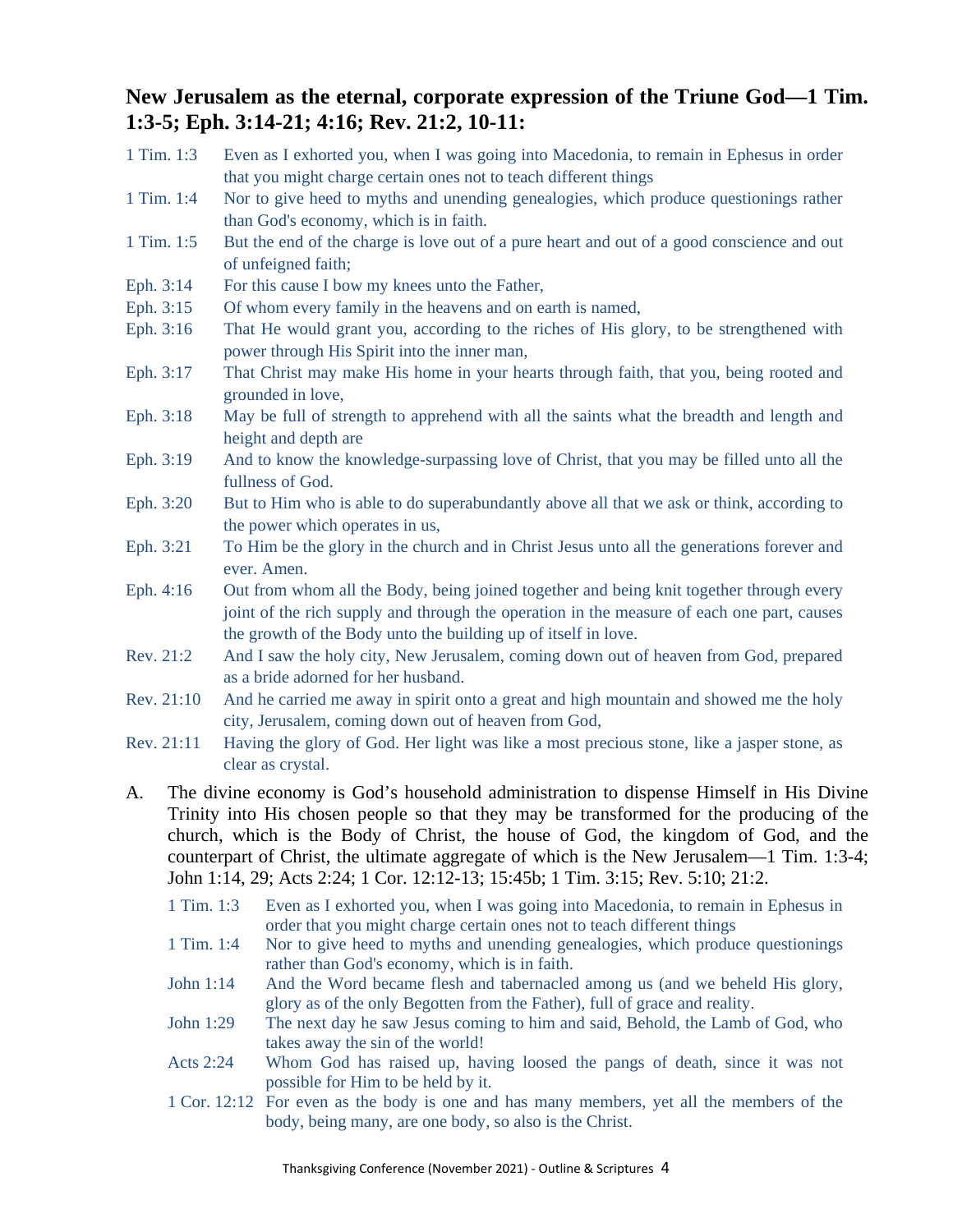- 1 Cor. 12:13 For also in one Spirit we were all baptized into one body, whether Jews or Greeks, whether slaves or free, and were all given to drink one Spirit.
- 1 Cor. 15:45 So also it is written, "The first man, Adam, became a living soul"; the last Adam became a life-giving Spirit.
- 1 Tim. 3:15 But if I delay, I write that you may know how one ought to conduct himself in the house of God, which is the church of the living God, the pillar and base of the truth.
- Rev. 5:10 And have made them a kingdom and priests to our God; and they will reign on the earth.
- Rev. 21:2 And I saw the holy city, New Jerusalem, coming down out of heaven from God, prepared as a bride adorned for her husband.
- B. Everything that is mentioned in the New Testament concerning God is related to the divine dispensing for the divine economy; the accomplishment of the divine economy is by the divine dispensing of the Divine Trinity—Rom. 8:3, 11; Eph. 1:3-23; 2 Cor. 13:14; Eph. 3:14- 21.
	- Rom. 8:3 For that which the law could not do, in that it was weak through the flesh, God, sending His own Son in the likeness of the flesh of sin and concerning sin, condemned sin in the flesh,
	- Rom. 8:11 And if the Spirit of the One who raised Jesus from the dead dwells in you, He who raised Christ from the dead will also give life to your mortal bodies through His Spirit who indwells you.
	- Eph. 1:3 Blessed be the God and Father of our Lord Jesus Christ, who has blessed us with every spiritual blessing in the heavenlies in Christ,
	- Eph. 1:4 Even as He chose us in Him before the foundation of the world to be holy and without blemish before Him in love,
	- Eph. 1:5 Predestinating us unto sonship through Jesus Christ to Himself, according to the good pleasure of His will,
	- Eph. 1:6 To the praise of the glory of His grace, with which He graced us in the Beloved;
	- Eph. 1:7 In whom we have redemption through His blood, the forgiveness of offenses, according to the riches of His grace,
	- Eph. 1:8 Which He caused to abound to us in all wisdom and prudence,
	- Eph. 1:9 Making known to us the mystery of His will according to His good pleasure, which He purposed in Himself,
	- Eph. 1:10 Unto the economy of the fullness of the times, to head up all things in Christ, the things in the heavens and the things on the earth, in Him;
	- Eph. 1:11 In whom also we were designated as an inheritance, having been predestinated according to the purpose of the One who works all things according to the counsel of His will,
	- Eph. 1:12 That we would be to the praise of His glory who have first hoped in Christ,
	- Eph. 1:13 In whom you also, having heard the word of the truth, the gospel of your salvation, in Him also believing, you were sealed with the Holy Spirit of the promise,
	- Eph. 1:14 Who is the pledge of our inheritance unto the redemption of the acquired possession, to the praise of His glory.
	- Eph. 1:15 Therefore I also, having heard of the faith in the Lord Jesus which is among you and your love to all the saints,
	- Eph. 1:16 Do not cease giving thanks for you, making mention of you in my prayers,
	- Eph. 1:17 That the God of our Lord Jesus Christ, the Father of glory, may give to you a spirit of wisdom and revelation in the full knowledge of Him,
	- Eph. 1:18 The eyes of your heart having been enlightened, that you may know what is the hope of His calling, and what are the riches of the glory of His inheritance in the saints,
	- Eph. 1:19 And what is the surpassing greatness of His power toward us who believe, according to the operation of the might of His strength,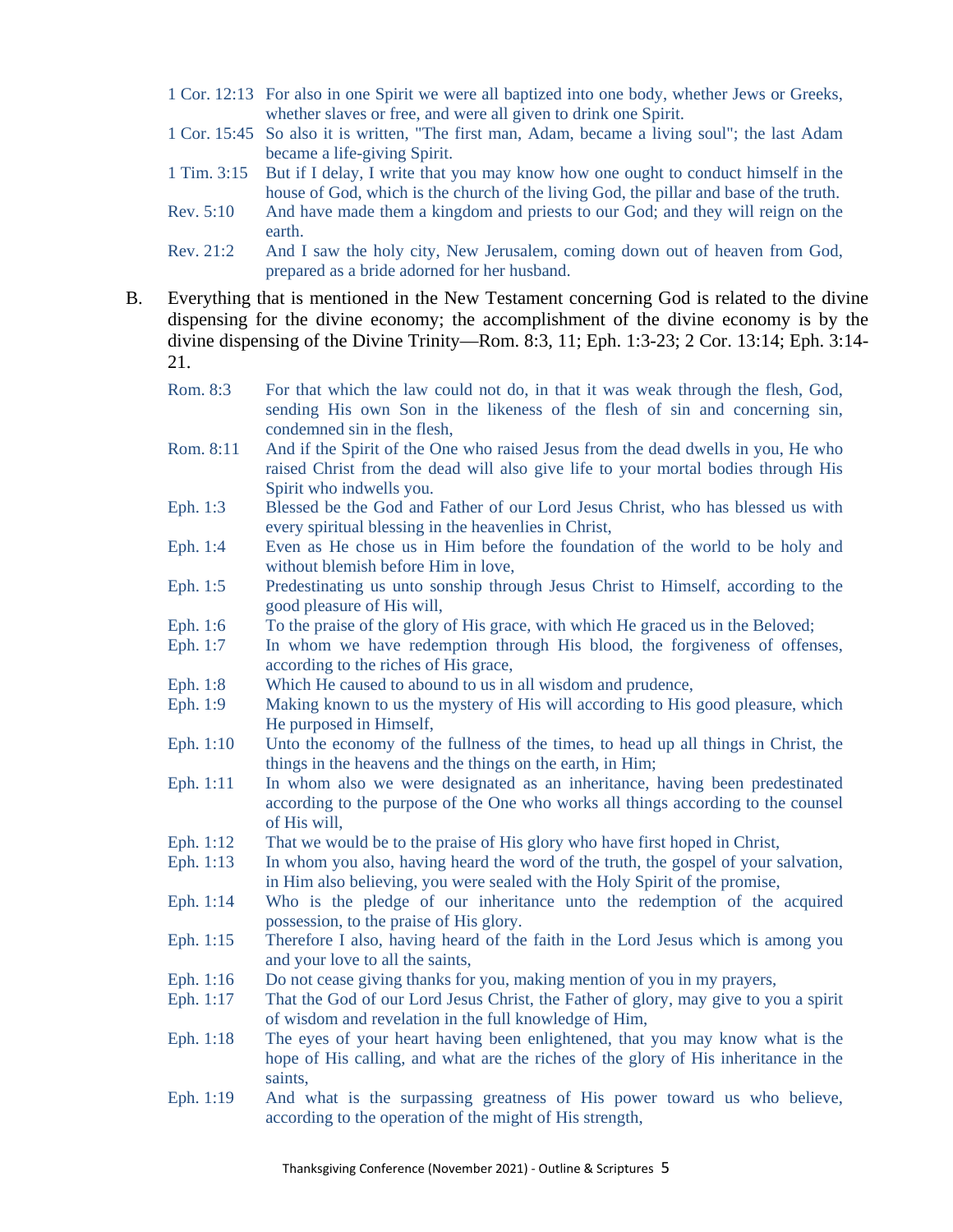- Eph. 1:20 Which He caused to operate in Christ in raising Him from the dead and seating Him at His right hand in the heavenlies,
- Eph. 1:21 Far above all rule and authority and power and lordship and every name that is named not only in this age but also in that which is to come;
- Eph. 1:22 And He subjected all things under His feet and gave Him to be Head over all things to the church,
- Eph. 1:23 Which is His Body, the fullness of the One who fills all in all.
- 2 Cor. 13:14 The grace of the Lord Jesus Christ and the love of God and the fellowship of the Holy Spirit be with you all.
- Eph. 3:14 For this cause I bow my knees unto the Father,
- Eph. 3:15 Of whom every family in the heavens and on earth is named,
- Eph. 3:16 That He would grant you, according to the riches of His glory, to be strengthened with power through His Spirit into the inner man,
- Eph. 3:17 That Christ may make His home in your hearts through faith, that you, being rooted and grounded in love,
- Eph. 3:18 May be full of strength to apprehend with all the saints what the breadth and length and height and depth are
- Eph. 3:19 And to know the knowledge-surpassing love of Christ, that you may be filled unto all the fullness of God.
- Eph. 3:20 But to Him who is able to do superabundantly above all that we ask or think, according to the power which operates in us,
- Eph. 3:21 To Him be the glory in the church and in Christ Jesus unto all the generations forever and ever. Amen.
- C. The entire Bible was written according to the controlling vision that the Triune God is working Himself into His chosen and redeemed people to be their life and life supply in order to saturate their entire being with the Divine Trinity, that is, with the Father as the fountain, the Son as the fatness, and the Spirit as the river—Psa. 36:8-9.

Psa. 36:8 They are saturated with the fatness of Your house, / And You cause them to drink of the river of Your pleasures.

- Psa. 36:9 For with You is the fountain of life; / In Your light we see light.
- D. The Triune God—the Father, the Son, and the Spirit—has been processed to become the lifegiving Spirit so that we can drink of Him for Him to become our enjoyment; this is the divine dispensing of the Divine Trinity—John 1:14; 4:14; 7:37-39; 1 Cor. 12:13; 15:45b; 2 Cor. 13:14.
	- John 1:14 And the Word became flesh and tabernacled among us (and we beheld His glory, glory as of the only Begotten from the Father), full of grace and reality.
	- John 4:14 But whoever drinks of the water that I will give him shall by no means thirst forever; but the water that I will give him will become in him a fountain of water springing up into eternal life.
	- John 7:37 Now on the last day, the great day of the feast, Jesus stood and cried out, saying, If anyone thirsts, let him come to Me and drink.
	- John 7:38 He who believes into Me, as the Scripture said, out of his innermost being shall flow rivers of living water.
	- John 7:39 But this He said concerning the Spirit, whom those who believed into Him were about to receive; for the Spirit was not yet, because Jesus had not yet been glorified.
	- 1 Cor. 12:13 For also in one Spirit we were all baptized into one body, whether Jews or Greeks, whether slaves or free, and were all given to drink one Spirit.
	- 1 Cor. 15:45 So also it is written, "The first man, Adam, became a living soul"; the last Adam became a life-giving Spirit.
	- 2 Cor. 13:14 The grace of the Lord Jesus Christ and the love of God and the fellowship of the Holy Spirit be with you all.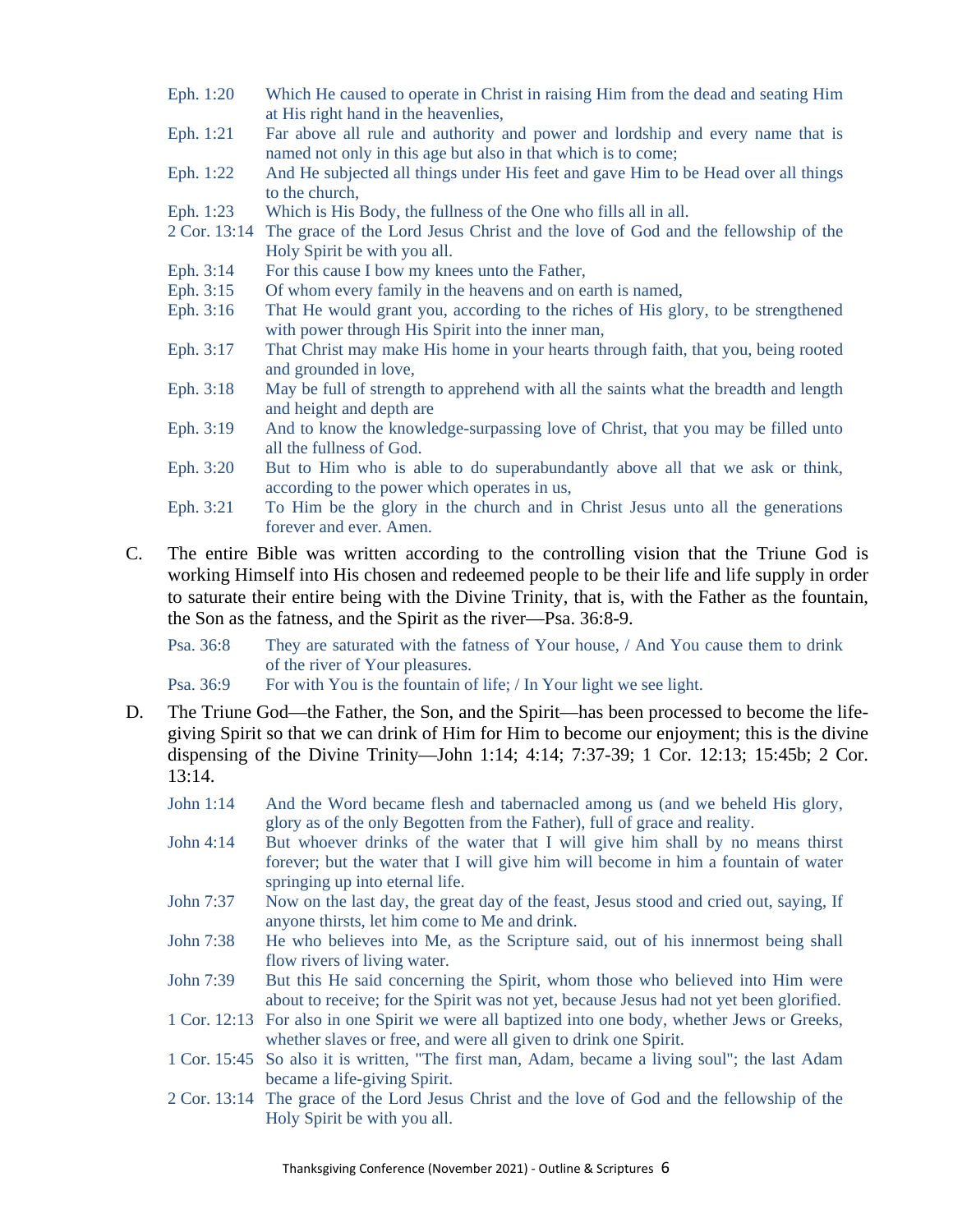- E. When we drink of the living water, it becomes in us "a fountain of water springing up into eternal life" (John 4:14b); the Father as the origin is the fountain, the Son as the expression is the spring, and the Spirit as the transmission is the flow; the preposition into also means "to become," and the totality of the eternal life is the New Jerusalem; thus, the flowing of the Divine Trinity within us and out from us issues in our becoming the New Jerusalem (7:37-39; Psa. 46:4; Rev. 22:1-2; 7:17; 21:6; 22:17).
	- John 4:14 But whoever drinks of the water that I will give him shall by no means thirst forever; but the water that I will give him will become in him a fountain of water springing up into eternal life.
	- John 7:37 Now on the last day, the great day of the feast, Jesus stood and cried out, saying, If anyone thirsts, let him come to Me and drink.
	- John 7:38 He who believes into Me, as the Scripture said, out of his innermost being shall flow rivers of living water.
	- John 7:39 But this He said concerning the Spirit, whom those who believed into Him were about to receive; for the Spirit was not yet, because Jesus had not yet been glorified.
	- Psa. 46:4 There is a river whose streams gladden the city of God, / The holy place of the tabernacles of the Most High.
	- Rev. 22:1 And he showed me a river of water of life, bright as crystal, proceeding out of the throne of God and of the Lamb in the middle of its street.
	- Rev. 22:2 And on this side and on that side of the river was the tree of life, producing twelve fruits, yielding its fruit each month; and the leaves of the tree are for the healing of the nations.
	- Rev. 7:17 For the Lamb who is in the midst of the throne will shepherd them and guide them to springs of waters of life; and God will wipe away every tear from their eyes.
	- Rev. 21:6 And He said to me, They have come to pass. I am the Alpha and the Omega, the Beginning and the End. I will give to him who thirsts from the spring of the water of life freely.
	- Rev. 22:17 And the Spirit and the bride say, Come! And let him who hears say, Come! And let him who is thirsty come; let him who wills take the water of life freely.

### **II. Based upon the controlling vision of the divine economy with the divine dispensing of the Divine Trinity, we can see the Divine Trinity in the divine move and in our experience in the book of Matthew:**

- A. In Matthew 1 the Holy Spirit (vv. 18, 20), Christ (the Son—v. 18), and God (the Father—v. 23) are present for the producing of the man Jesus (v. 21), who, as Jehovah the Savior and God with us, is the very embodiment of the Triune God:
	- Matt. 1:18 Now the origin of Jesus Christ was in this way: His mother, Mary, after she had been engaged to Joseph, before they came together, was found to be with child of the Holy Spirit.
	- Matt. 1:20 But while he pondered these things, behold, an angel of the Lord appeared to him in a dream, saying, Joseph, son of David, do not be afraid to take Mary your wife, for that which has been begotten in her is of the Holy Spirit.
	- Matt. 1:23 "Behold, the virgin shall be with child and shall bear a son, and they shall call His name Emmanuel" (which is translated, God with us).
	- Matt. 1:21 And she will bear a son, and you shall call His name Jesus, for it is He who will save His people from their sins.
	- 1. Matthew 1:20 and 21 reveal the divine conception of the Holy Spirit and the birth of Jesus (the Son); then verse 23 tells us that this One was called by men Emmanuel, which means "God [God the Father] with us."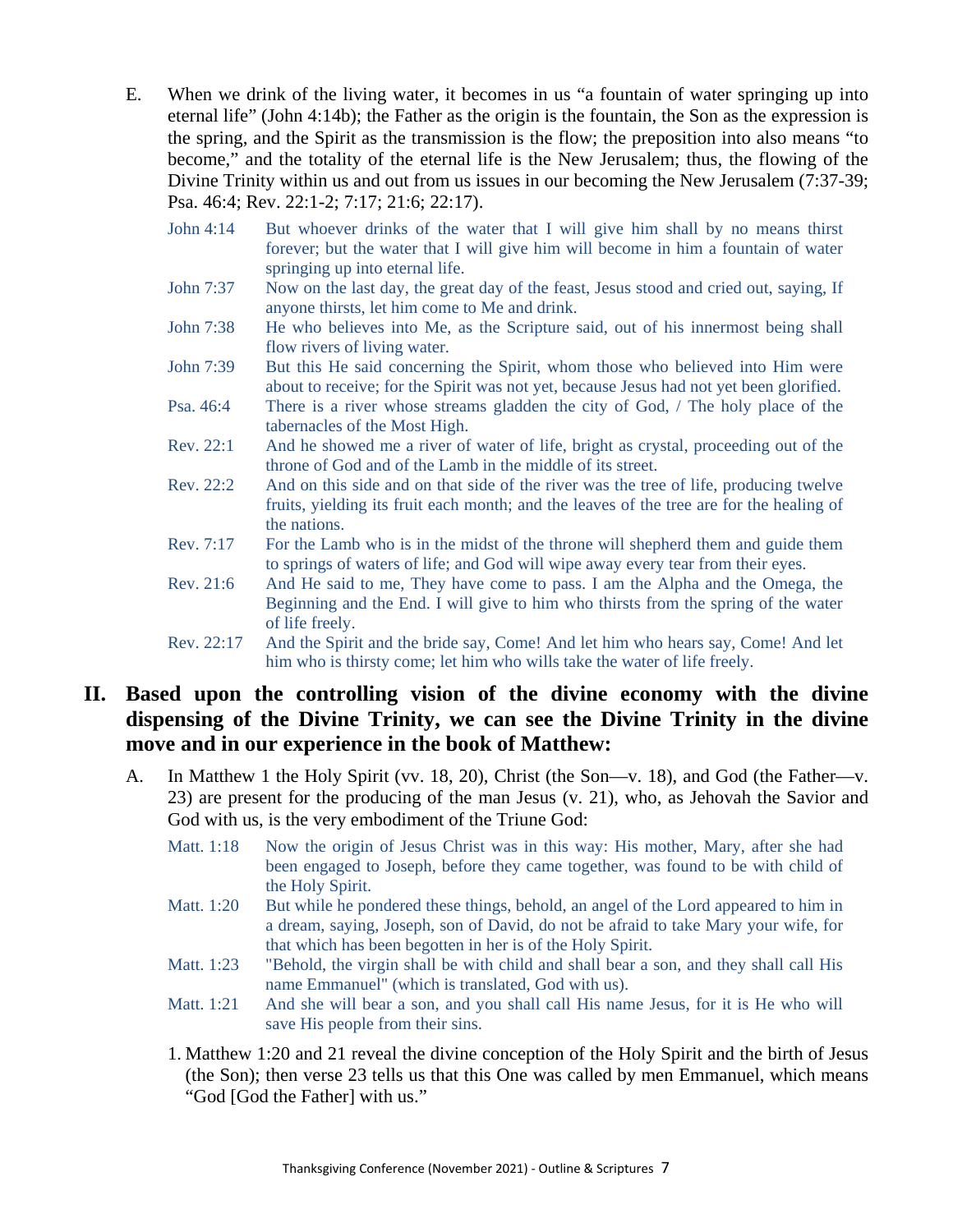- Matt. 1:20 But while he pondered these things, behold, an angel of the Lord appeared to him in a dream, saying, Joseph, son of David, do not be afraid to take Mary your wife, for that which has been begotten in her is of the Holy Spirit.
- Matt. 1:21 And she will bear a son, and you shall call His name Jesus, for it is He who will save His people from their sins.
- Matt. 1:23 "Behold, the virgin shall be with child and shall bear a son, and they shall call His name Emmanuel" (which is translated, God with us).
- 2. God the Father's being with us was the issue of the divine conception of the Holy Spirit and the birth of Jesus, the Son—cf. Luke 1:35.
	- Luke 1:35 And the angel answered and said to her, The Holy Spirit will come upon you, and the power of the Most High will overshadow you; therefore also the holy thing which is born will be called the Son of God.
- B. In Matthew 3 the Son was standing in the water of baptism under the open heavens, the Spirit like a dove descended upon the Son, and the Father spoke out of the heavens to the Son—vv.  $16-17$ :
	- Matt. 3:16 And having been baptized, Jesus went up immediately from the water, and behold, the heavens were opened to Him, and He saw the Spirit of God descending like a dove and coming upon Him.
	- Matt. 3:17 And behold, a voice out of the heavens, saying, This is My Son, the Beloved, in whom I have found My delight.
	- 1. The Lord Jesus was born of the Spirit (Luke 1:35), having the Spirit of God within Him essentially for His birth; then, for His ministry, the Spirit of God descended upon Him economically to anoint Him as the new King and introduce Him to His people—Isa. 61:1; 42:1; Psa. 45:7.
		- Luke 1:35 And the angel answered and said to her, The Holy Spirit will come upon you, and the power of the Most High will overshadow you; therefore also the holy thing which is born will be called the Son of God.
		- Isa. 61:1 The Spirit of the Lord Jehovah is upon Me, / Because Jehovah has anointed Me / To bring good news to the afflicted; / He has sent Me to bind up the wounds of the brokenhearted, / To proclaim liberty to the captives, / And the opening of the eyes to those who are bound;
		- Isa. 42:1 Here is My Servant, whom I uphold, / My chosen One in whom My soul delights; / I have put My Spirit upon Him, / And He will bring forth justice to the nations.
		- Psa. 45:7 You have loved righteousness and hated wickedness; / Therefore God, Your God, has anointed You / With the oil of gladness above Your companions.
	- 2. The Lord's being baptized to fulfill God's righteousness and to be put into death and resurrection brought Him three things: the open heavens, the descending Spirit of God, and the speaking of the Father; it is the same with us today for the accomplishing of God's economy—Matt. 3:16-17.
		- Matt. 3:16 And having been baptized, Jesus went up immediately from the water, and behold, the heavens were opened to Him, and He saw the Spirit of God descending like a dove and coming upon Him.
		- Matt. 3:17 And behold, a voice out of the heavens, saying, This is My Son, the Beloved, in whom I have found My delight.
	- 3. By the descending of the Spirit of God like a dove upon Him, the Lord Jesus ministered in gentleness and singleness, focusing solely on the will of God; the Spirit's descending was the anointing of Christ, whereas the Father's speaking was a testimony to Him as the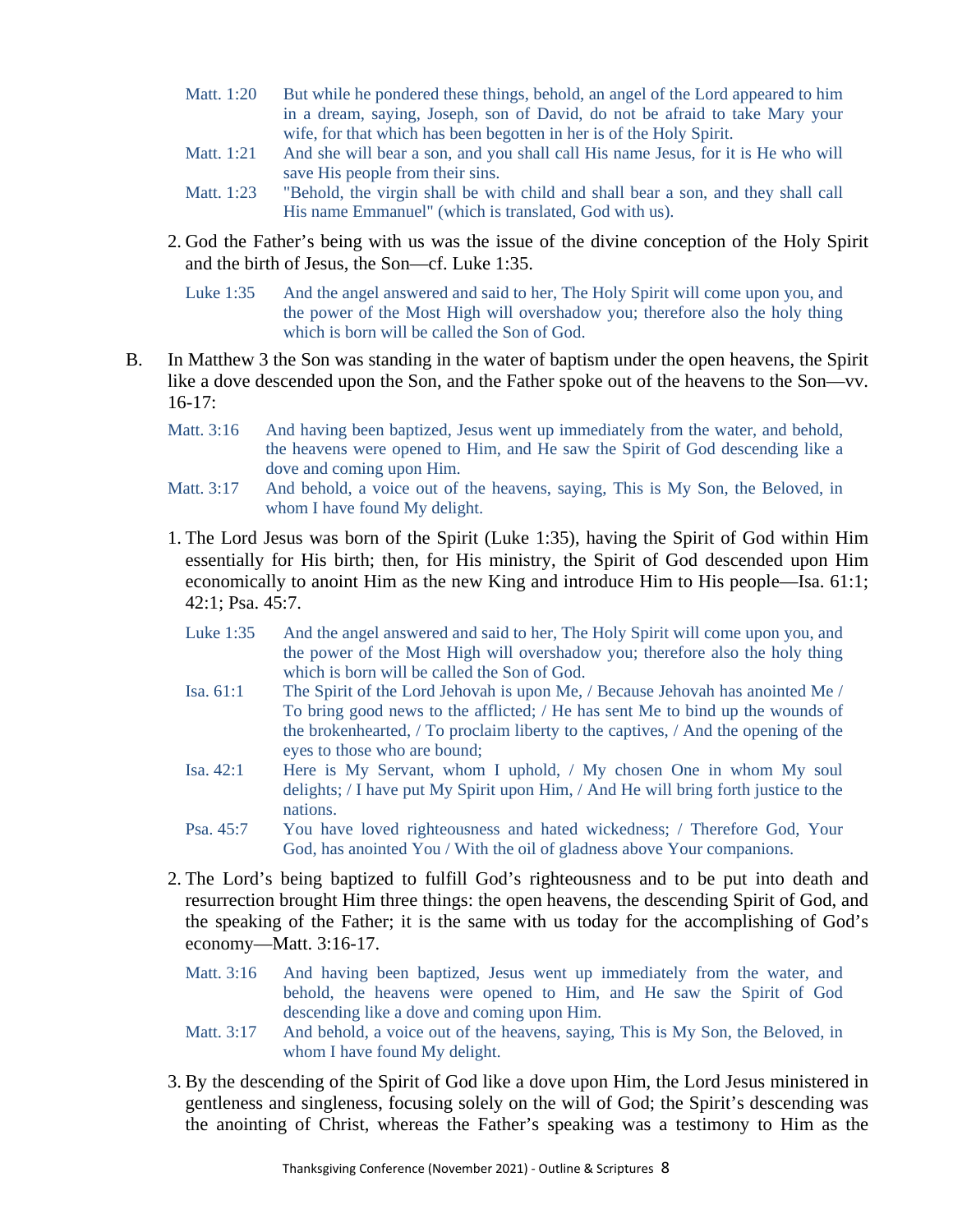beloved Son.

C. In Matthew 6 the prayer that the Lord teaches us to pray begins with the Triune God, in the sequence of the Father, the Son, and the Spirit (vv. 9-10), and also ends with the Triune God, but in the sequence of the Son, the Spirit, and the Father (v. 13); to pray in this way is to pray that the Triune God will be prevailing on the earth as He is prevailing in the heavens:

| Matt. 6:9 |             |  |  |  |  |  | You then pray in this way: Our Father who is in the heavens, Your name be |  |  |
|-----------|-------------|--|--|--|--|--|---------------------------------------------------------------------------|--|--|
|           | sanctified: |  |  |  |  |  |                                                                           |  |  |

- Matt. 6:10 Your kingdom come; Your will be done, as in heaven, so also on earth.
- Matt. 6:13 And do not bring us into temptation, but deliver us from the evil one. For Yours is the kingdom and the power and the glory forever. Amen.
- 1. In Matthew 6:9-10 the Lord teaches the believers to pray by expressing three petitions, which imply the Trinity of the Godhead: "Your name be sanctified" is related mainly to the Father; "Your kingdom come," to the Son; and "Your will be done," to the Spirit:
	- Matt. 6:9 You then pray in this way: Our Father who is in the heavens, Your name be sanctified;
	- Matt.  $6:10$  Your kingdom come; Your will be done, as in heaven, so also on earth.
	- a. For His name to be sanctified, we should express Him in our living with a daily life separated unto God and saturated with God—1 Pet. 1:15-17; 2 Pet. 1:4; cf. Isa. 11:2.
		- 1 Pet. 1:15 But according to the Holy One who called you, you yourselves also be holy in all your manner of life;
		- 1 Pet. 1:16 Because it is written, "You shall be holy because I am holy."
		- 1 Pet. 1:17 And if you call as Father the One who without respect of persons judges according to each one's work, pass the time of your sojourning in fear,
		- 2 Pet. 1:4 Through which He has granted to us precious and exceedingly great promises that through these you might become partakers of the divine nature, having escaped the corruption which is in the world by lust.
		- Isa. 11:2 And the Spirit of Jehovah will rest upon Him, / The Spirit of wisdom and understanding, / The Spirit of counsel and might, / The Spirit of the knowledge and fear of Jehovah.
	- b. For God's kingdom to come, we must live a life of righteousness, peace, and joy in the Holy Spirit—Rom. 14:17.
		- Rom. 14:17 For the kingdom of God is not eating and drinking, but righteousness and peace and joy in the Holy Spirit.
	- c. For the divine will to be done on earth is to bring the heavenly ruling, the kingdom of the heavens, to this earth—cf. Matt. 8:9a.
		- Matt. 8:9 For I also am a man under authority, having soldiers under me. And I say to this one, Go, and he goes; and to another, Come, and he comes; and to my slave, Do this, and he does it.
	- d. This is being fulfilled in this age, and it will be ultimately fulfilled in the coming kingdom age, when the name of God will be excellent in all the earth (Psa. 8:1), the kingdom of the world will become the kingdom of Christ (Rev. 11:15), and the will of God will be accomplished.
		- Psa. 8:1 O Jehovah our Lord, / How excellent is Your name / In all the earth, / You who have set Your glory over the heavens!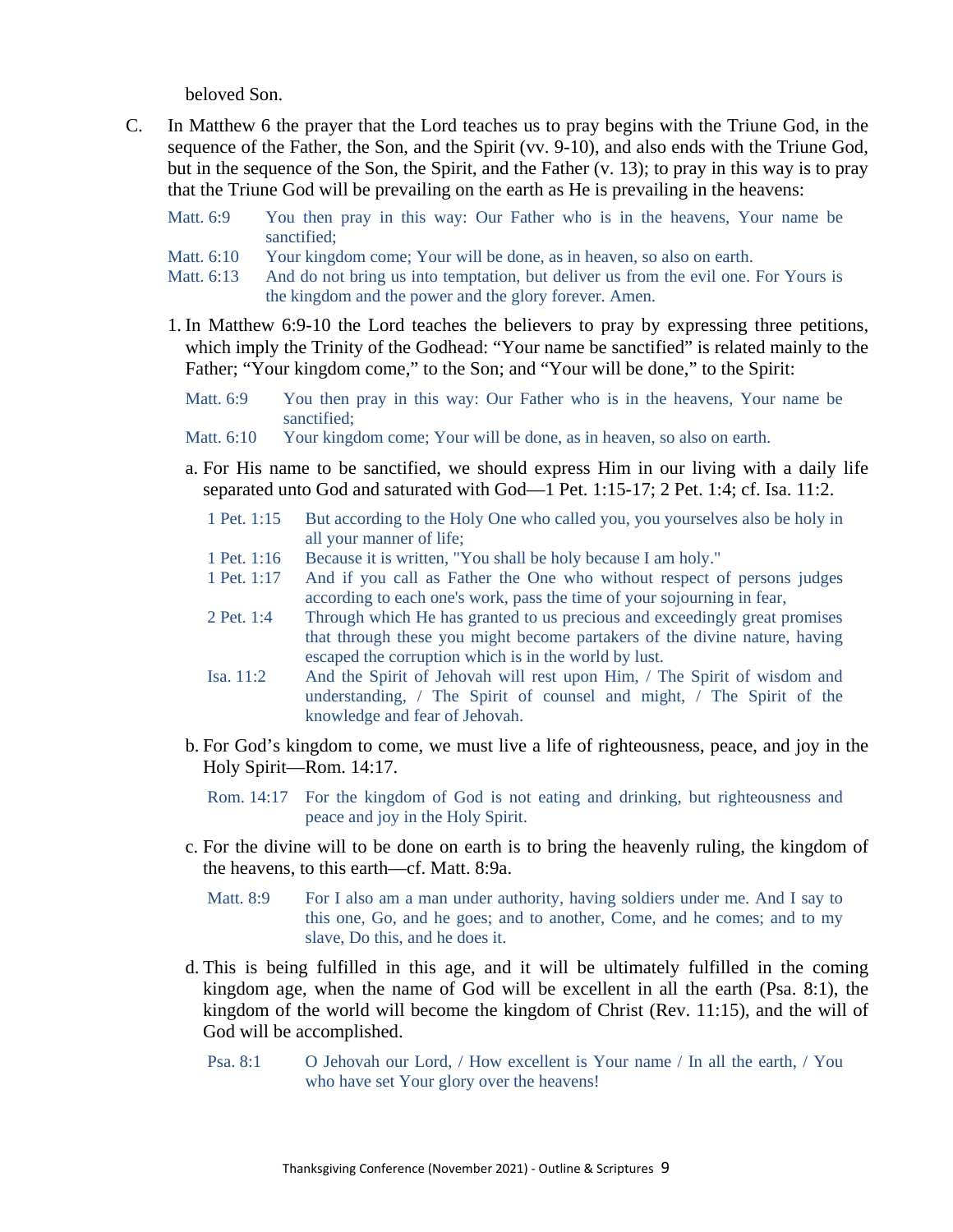- Rev. 11:15 And the seventh angel trumpeted; and there were loud voices in heaven, saying, The kingdom of the world has become the kingdom of our Lord and of His Christ, and He will reign forever and ever.
- 2. The Lord's pattern of prayer concludes by saying, "For Yours is the kingdom and the power and the glory forever. Amen"—Matt. 6:13:
	- Matt. 6:13 And do not bring us into temptation, but deliver us from the evil one. For Yours is the kingdom and the power and the glory forever. Amen.
	- a. The kingdom is of the Son and is the realm in which God exercises His power; the power is of the Spirit and carries out God's intention so that the Father can express His glory.
	- b. Thus, the prayer taught by the Lord in His supreme teaching begins with God the Father and ends also with God the Father, who is the beginning and the end, the Alpha and the Omega, that God the Father may be all in all—1 Cor. 15:28.

1 Cor. 15:28 And when all things have been subjected to Him, then the Son Himself also will be subjected to Him who has subjected all things to Him, that God may be all in all.

- D. In Matthew 12 the Son, in the person of man, cast out demons by the Spirit to bring in the kingdom of God the Father—v. 28:
	- Matt. 12:28 But if I, by the Spirit of God, cast out the demons, then the kingdom of God has come upon you.
	- 1. The way He cast out demons, by another One and for another One, showed that He did not act individualistically but with humility and selflessness.
	- 2. The Son as the center of the Divine Trinity was altogether not by Himself, for Himself, or to Himself; whatever He did was by the Spirit of God and for the kingdom of God the Father.
	- 3. The Son did nothing by Himself or for Himself; here we can see His humility and selflessness; this also shows us the harmony, beauty, and excellency in the Divine Trinity.
	- 4. The move of the Divine Trinity with the divine coordination in Matthew 12:28 is an excellent and beautiful example for us to follow; this is a good pattern that our Head has set up for our coordination as members of His Body:

Matt. 12:28 But if I, by the Spirit of God, cast out the demons, then the kingdom of God has come upon you.

- a. Today in the church life, the Body of Christ has not been built up adequately because of the shortage of the proper coordination.
- b. We may do something according to the will of God, but what we do should not be by ourselves but by some others; furthermore, what we do should not be for ourselves as the beneficiary but for the interest, the right, of God on this earth.
- E. In Matthew 28, after Christ as the last Adam (1 Cor. 15:45b) had passed through the process of crucifixion, entered into the realm of resurrection, and become the life-giving Spirit, He came back to His disciples in the atmosphere and reality of His resurrection to charge them to make the nations the kingdom people by baptizing them into the name, the person, the reality, of the Divine Trinity—Matt. 28:19:

1 Cor. 15:45 So also it is written, "The first man, Adam, became a living soul"; the last Adam became a life-giving Spirit.